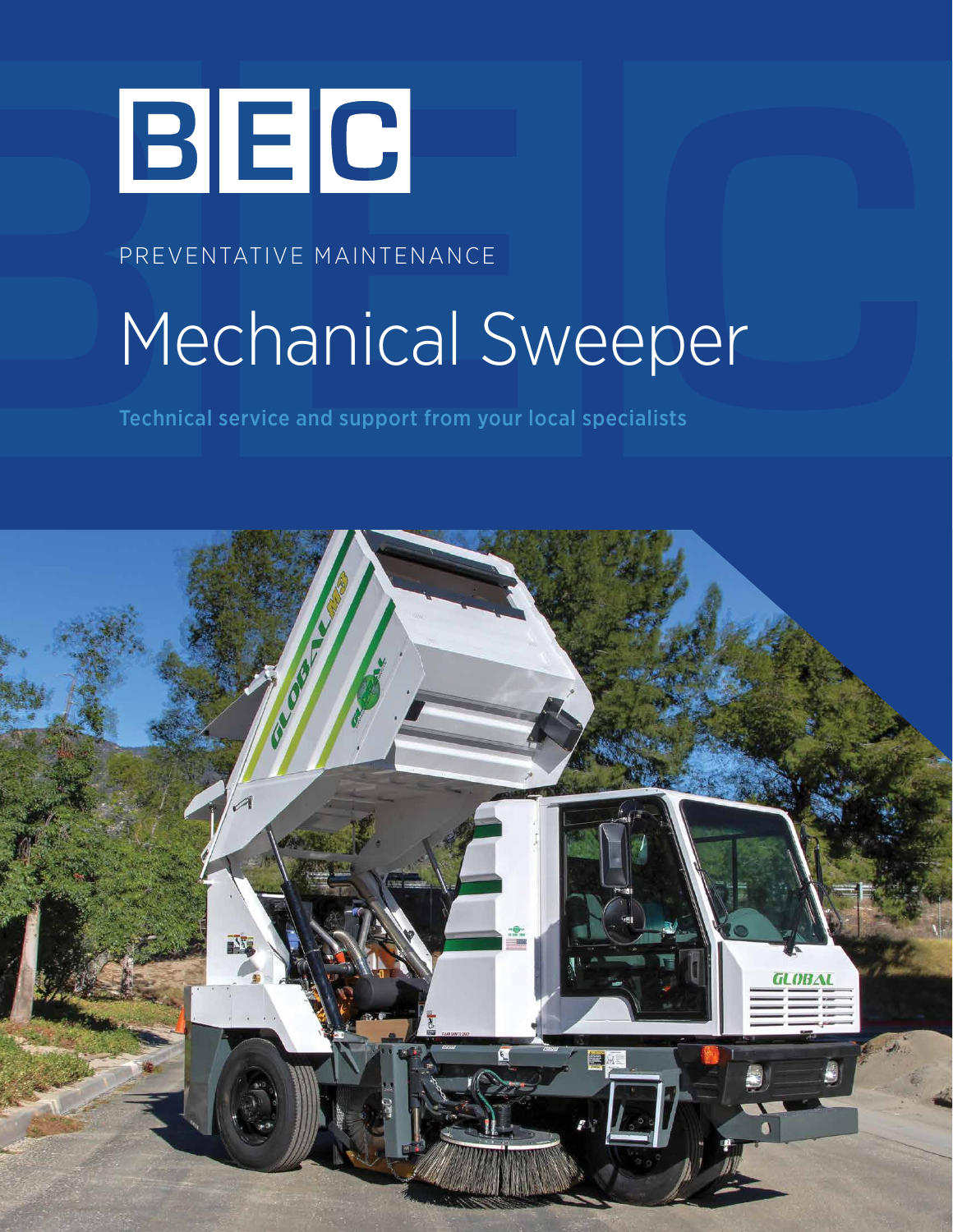## Mechanical Sweeper

Our service experts execute critical inspections on a regular basis and conduct thorough walk-arounds and technical analyses of your equipment.

### **Preventative maintenance includes:**

- Thorough pressure wash
- Top-to-bottom inspection
- Hydrostatic traction drive assessment
- Suspension and steering maintenance
- Inspect rear braking assemblies
- Complete body and chassis inspection
- Electrical assessment
- Check all broom operations
- Thorough elevator system inspections
- Check broom lift and lower circuits
- Inspection of all hydraulic lines
- Adjust sweeper back to manufacturer specifications
- Sweeping performance test



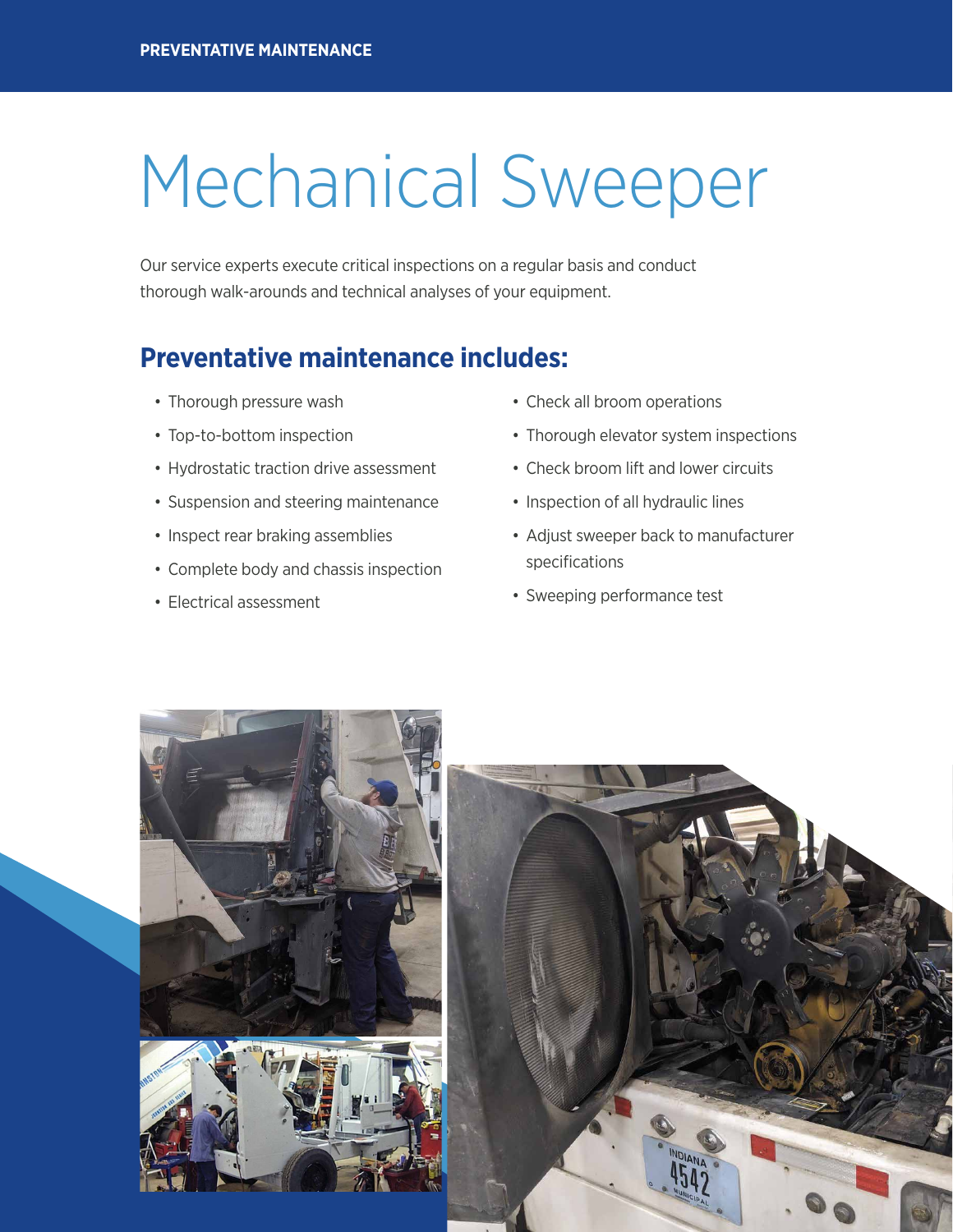

### **Advantages of preventative maintenance:**

- Immediate return with operations
- Critical inspections on a regular basis
- Extended sweeper life
- Decline in unexpected breakdowns
- Decrease in parts replacement
- Equipment reliability and availability
- Correcting small problems before equipment failure
- Improved resale value
- Documented maintenance schedule
- Greater safety for workers







#### EXCEPTIONAL TECHNICAL SERVICE AND SUPPORT LOCALLY LOCATED